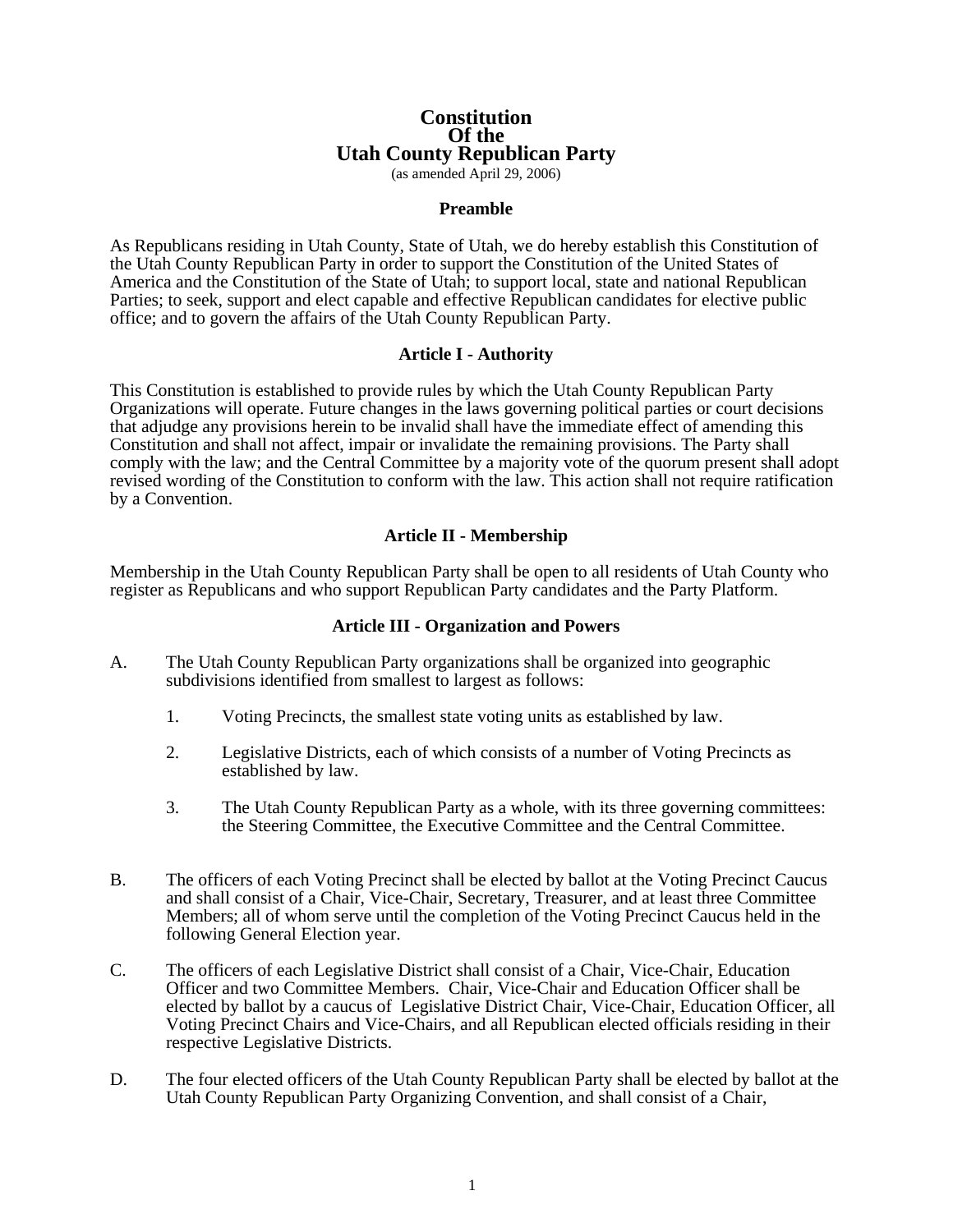Vice-Chair, Secretary, and Treasurer, whose terms of office begin two weeks after the Organizing Convention.

- E. The Utah County Republican Party shall be governed by three Committees:
	- 1. The Steering Committee shall consist of the four Elected County Party Officers; and five Appointed Officers: an Education Officer, a Finance Officer, an Organization Officer, a Volunteers Officer, and a Public Relations & Media Officer.
	- 2. The Executive Committee shall consist of the Steering Committee members, the Chairs of the Legislative Districts, and the Chairs of the two Standing Committees, namely, the Chair of the Audit Committee and the Chair of the Constitution and Bylaws Committee.
	- 3. The Central Committee shall consist of the Voting Precinct Chairs and Vice-Chairs; the Party's Elected County Officers; the Party's Appointed County Officers; the Legislative District Chairs, Vice-Chairs and Education Officers; all past full-term County Chairs who served to the end of the term to which they were elected or to which they succeeded as County Chair and served a minimum of six months; and all County, State and Federal Elected Officials.
	- 4. Both the Executive and Central Committees may also include, as nonvoting members, a representative from each Allied Organization that has been approved by a 2/3 vote of the Executive Committee or a majority of the Central Committee. Such membership is to facilitate communication and coordinate action with the represented Allied Organizations and shall not be construed as Party endorsement, authorization, or responsibility for the actions of those organizations. The represented Allied Organizations are separate bodies with no authority to act for or in behalf of the Party.
- F. Standing Committees. The following standing committees shall be established: Audit, to monitor financial matters; and Constitution and Bylaws, to accept and propose changes to the Party Constitution and Bylaws. The County Central Committee shall elect by ballot, from among its members, members of the Audit Committee and the Constitution and Bylaws Committee. None of the County Party Officers may serve on the Audit Committee or the Constitution and Bylaws Committee. The Party Chair shall appoint nonvoting committee members of the standing committees with the advice and consent of the County Central Committee.
- G. The Powers of the governing committees are as follows:
	- 1. The Central Committee shall be the governing body of the Utah County Republican Party. All powers not specifically reserved for the Party Conventions or specifically delegated by this Constitution are vested in the Central Committee. The Central Committee may delegate specific powers to the Steering Committee, to the Executive Committee, or to an individual. The powers of the Central Committee include, but are not limited to, the following:
		- a. To specify the number of delegates to the County Party Conventions.
		- b. To cause Voting Precinct Caucus and County Party Conventions to be held.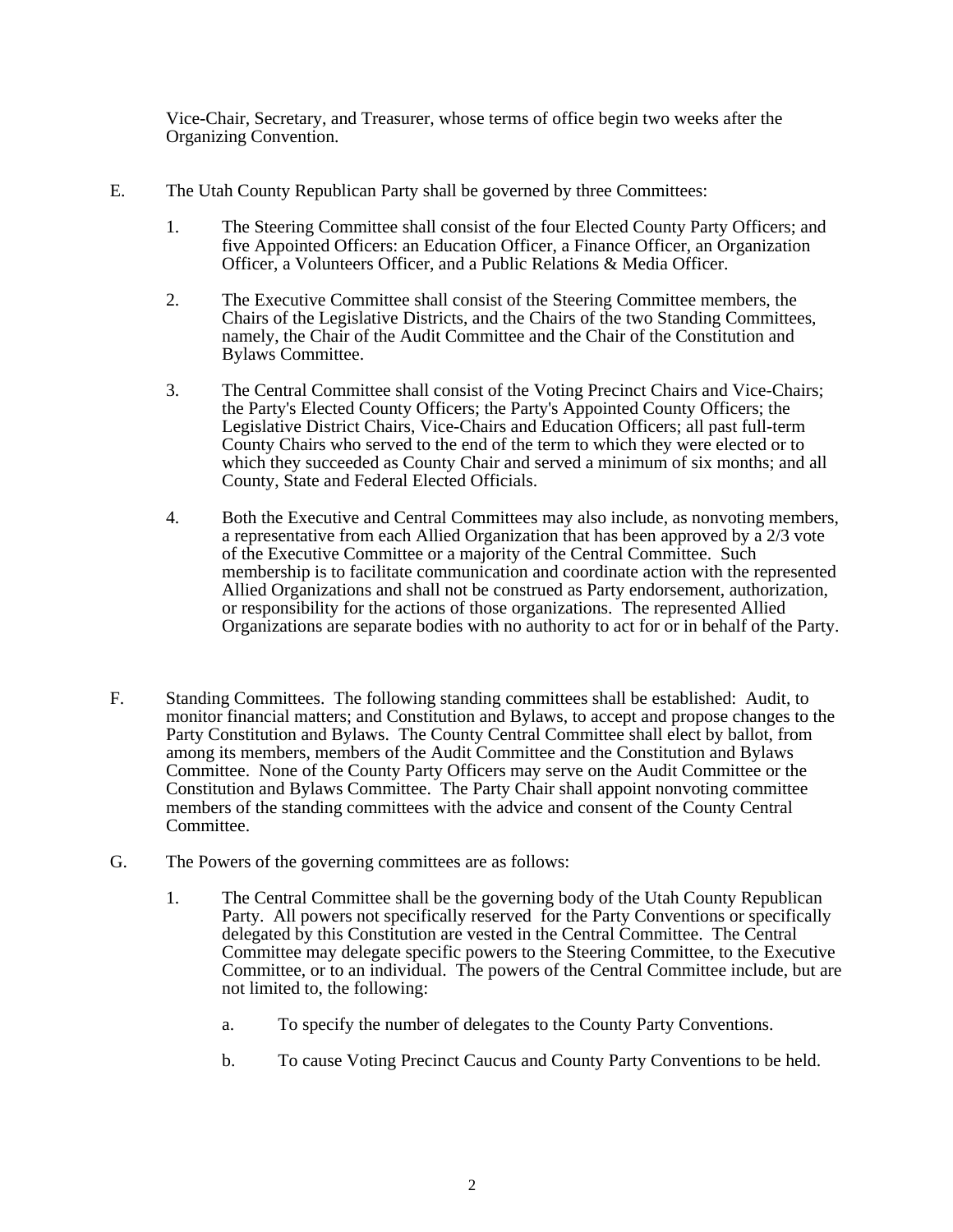- c. To approve the appointments of qualified members to complete the unexpired terms of Central Committee officers and delegates when vacancies occur.
- d. To certify the name of another qualified candidate to the County Clerk when any candidacy for elected public office becomes vacant prior to elections and under conditions specified by law.
- e. To propose and adopt new Bylaws or amendments thereto consistent with law and this Constitution.
- f. To approve budgets and changes thereto.
- g. To approve and recommend proposed amendments to this Constitution for presentation to a County Party Convention.
- h. To establish the procedure for selecting Utah County membership in the Utah State Republican Party Central Committee.
- i. To discipline any party officer for cause by censure or removal from office by a two-thirds majority vote of the quorum present.
- j. To resolve inconsistencies or contradictions in procedures established by law where not resolved by this Constitution.
- k. To adopt a formula which allocates directly to the Voting Precincts for nomination at the caucuses a portion of Utah County's State Delegate entitlement. This formula shall be proportionate to the formula required by law for the allocation of County Delegates, and shall provide that each Voting Precinct shall be allocated at least one State Delegate for nomination at the caucus. The remaining portion of the State Delegate entitlement shall be allocated by a separate formula which is also determined by the Central Committee at the same time as the formula for delegates nominated at the Voting Precincts Caucuses.
- 2. The Executive Committee shall be primarily a screening committee for both the Steering Committee and the Central Committee. The Executive Committee however, is delegated the following specific powers:
	- a. To advise and assist the Steering Committee in planning, scheduling, organizing and directing party activities, conventions and meetings.
	- b. To review and recommend resolutions and motions for presentation to the Central Committee, to include, but not be limited to, motions for amendments, bylaws, budgets and budget changes.
	- c. To approve interim appointments for officers as provided herein.
	- d. To investigate charges of alleged malfeasance, misfeasance or nonfeasance in office by any party officer; to conduct hearings and make findings thereof; to remove officers based on its findings unless an appeal is made to the Central Committee; and to make reports of findings and recommendations to the Central Committee when an appeal is made.
	- e. To over-ride a veto by the County Party Chairman, which over-ride requires a two-thirds majority vote of the quorum present, provided that the over-ride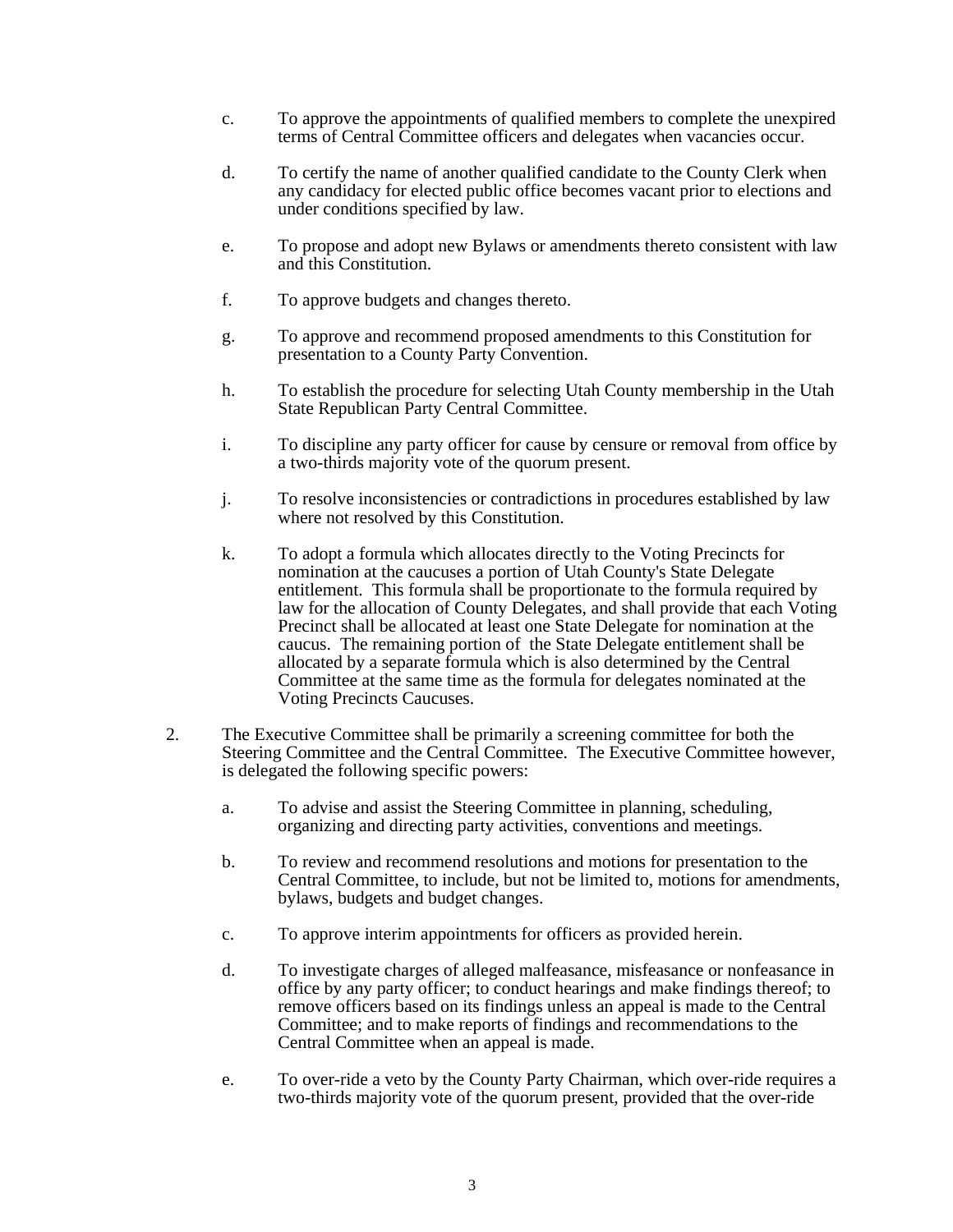occurs no later than the end of the next Executive Committee Meeting held after the veto is received by the County Party Secretary.

- 3. The Steering Committee shall be responsible to conduct the daily operations of the Utah County Republican Party and shall make decisions and take actions consistent with these responsibilities and in accordance with law, this Constitution and the bylaws. The Steering Committee is delegated specific executive powers, as follows:
	- a. To plan, organize, direct and evaluate the affairs of the Utah County Republican Party, including the meetings of the three governing committees and party conventions.
	- b. To make payments for authorized expenditures from party funds.
	- c. To cause the bylaws and the party platform to be drafted and proposed to appropriate committees or conventions.
	- d. To recruit qualified candidates for elective office.
	- e. To over-ride a veto by the County Party Chairman on a Steering Committee decision made pursuant to that committee's constitutionally-authorized powers. The veto over-ride requires a two-thirds majority vote of the Steering Committee, and must occur no later than the end of the next Steering Committee Meeting held after the veto.

## **Article IV - Officers and Delegates**

- A. Only citizens of the United States of America, residing in their respective Utah County Voting Precinct or Legislative District who are registered as Republicans, may be elected or appointed to party offices which have voting privileges in any of the three governing committees or may be elected or appointed delegates to County or State Party Conventions. The limitations of this section do not apply to those whose 18th birthday will occur before the next general election and would be eligible to vote at that time.
- B. The Utah County Republican Party Chair shall direct the daily affairs of the Utah County Republican Party. In addition to responsibilities and powers described in other articles, the County Party Chair shall:
	- 1. Chair and preside over the three governing committees and shall preside over County Party Conventions.
	- 2. Assure sound financial management of party funds.
	- 3. Have veto power over the Steering Committee and Executive Committee, provided that the veto is submitted in writing to the County Party Secretary no later than seven days after the meeting in which the motion is passed and provided that written notice be given to the appropriate body.
	- 4. Be the spokesman for the Utah County Republican Party outside the Party Organization.
	- 5. Provide liaison with the Utah State Republican Party Organization.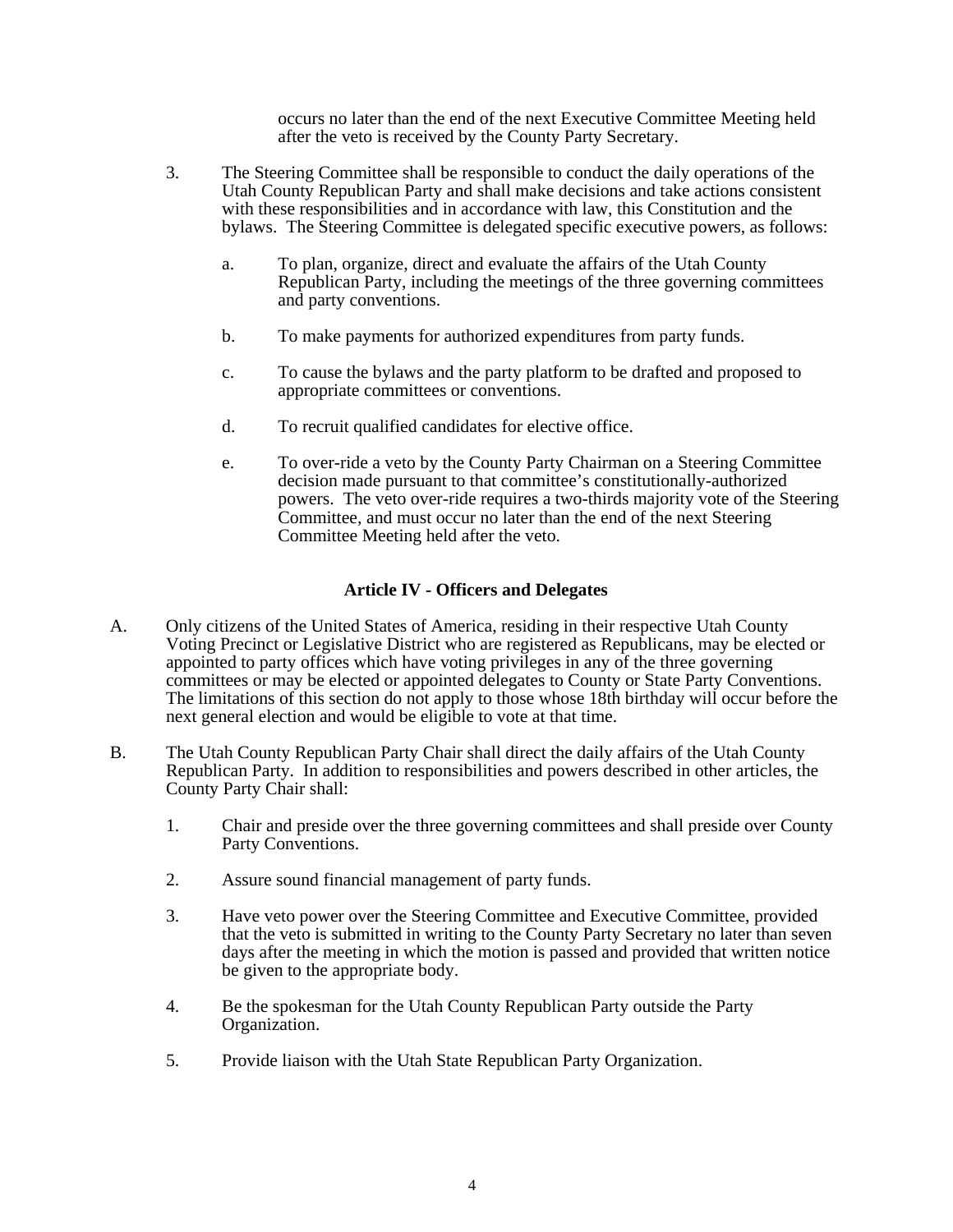- C. The County Party Vice Chair shall serve as Vice Chair of the three governing committees, assist the Chair and share in the duties and daily affairs of the Utah County Republican Party, perform the duties of the Chair in the Chair's absence; and perform other duties as delegated by the Chair.
- D. The County Party Secretary shall be secretary to the three governing committees and the County Party Conventions. The County Party Secretary shall also maintain and have custody of this Constitution, bylaws, delegate lists, mailing lists, rosters, committee reports and records of official acts not covered by minutes, and shall present minutes for approval at subsequent committee meetings.
- E. The County Party Treasurer shall propose a budget to the Steering Committee to be approved/amended by the Executive and Central Committees, maintain the party checking, savings and other financial accounts, reconcile those accounts, and submit a quarterly report of party finances to the Executive Committee and to each regularly scheduled Central Committee Meeting.
- F. The County Party Education Officer shall prepare written instructions and conduct seminars to train Central Committee members, with the assistance of the Legislative District Education Officers, in the performance of their duties and shall prepare written information for distribution to voters and the media to improve voter awareness and knowledge of current issues.
- G. The County Party Finance Officer shall prepare and recommend plans for fund-raising, shall implement approved fund-raising plans, shall be Chair of the Finance Committee and shall advise and assist party officers in fund-raising activities.
- H. The County Organization Officer shall be responsible to see that the Party is fully organized at the Legislative and Voting Precinct levels, will be responsible to organize and oversee Voter Identification drives as assigned and shall assist the Finance Officer in organizing and conducting the annual Neighbor-to-Neighbor fund raising campaign.
- I. The County Volunteers Officer shall be responsible to organize a pool of volunteers that can be called upon to assist in campaigns and other official projects and activities of the Party, as assigned.
- J. The County Public Relations & Media Officer is not a spokesperson for the Party, but working under the direction of the County Chair is responsible to maximize favorable media coverage for the Party, assist with the preparation and placement of paid political advertising, writing of press releases, scheduling of press conferences, and radio interviews, etc.
- K. The Legislative District Chairs shall direct party affairs within their respective Districts. In addition to powers and responsibilities described in other articles, the Legislative District Chairs shall:
	- 1. Supervise assigned Voting Precinct Chairs to assure success of party programs.
	- 2. Provide communications between the governing committees and Voting Precinct Officers.
	- 3. Preside over Legislative District Caucuses.
	- 4. Recommend and report locations for the Voting Precinct Caucuses.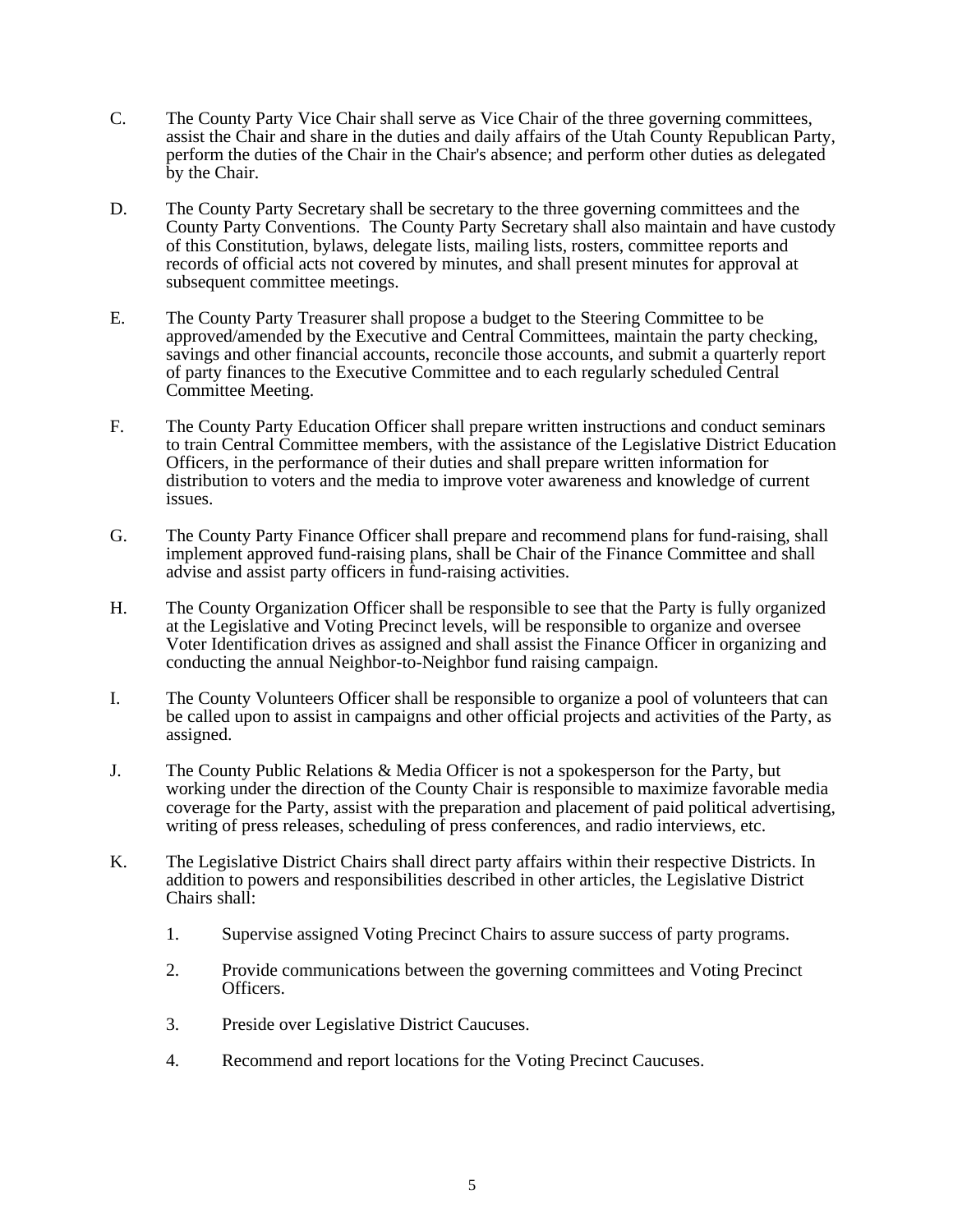- L. The Legislative District Vice Chairs shall preside and direct Legislative District meetings in the absence of the Chair, shall attend Central Committee Meetings, Conventions, Training Meetings, etc., and perform other duties as delegated by their respective Chair.
- M. The Legislative District Education Officers shall distribute written information to voters to improve voter awareness and knowledge of current issues. They shall attend training meetings sponsored by the County Party Education Officer, and assist in training Central Committee members in the performance of their duties. They shall assist with other duties as delegated by the Legislative District Chair.
- N. The Voting Precinct Chairs shall direct party affairs within their respective Precincts. In addition to powers and responsibilities described in other articles, the Voting Precinct Chairs shall:
	- 1. Preside over their Voting Precinct's Voting Precinct Caucus.
	- 2. Direct fund-raising in the Voting Precinct and, together with the Voting Precinct Treasurer, be responsible for all funds collected.
	- 3. Direct voter identification, education, registration and motivation programs as instructed by the Central Committee.
	- 4. Assist Republican nominees' (candidates unopposed by other Republican Candidates) campaigns within the Voting Precinct.
	- 5. Organize and direct a poll-watching and voter turn-out program to get Republican voters to the polls on election days as instructed by the Central Committee.
	- 6. Attend Central Committee Meetings or send a representative to the meeting.
- O. The Voting Precinct Vice-Chairs shall preside and direct in the absence of their Chair, and shall attend Central Committee Meetings.
- P. The Voting Precinct Secretaries shall provide notice of meetings to members, prepare agendas for and record minutes of meetings at which their chair presides, and shall maintain historical documents.
- Q. The Voting Precinct Treasurers shall receive, account for, and turn in collected monies to the appropriate organization as directed and shall submit a financial report at each meeting of the body which elected them.
- R. Delegates to State and County Party Conventions shall attend both the Primary Convention and Organizing Convention to which they were elected or appointed. Delegates to the Utah State and Utah County Conventions shall be selected in accordance with law and this Constitution. The procedures for selecting these delegates shall be established by the Central Committee.

## **Article VII - Bylaws**

A. Bylaws shall define responsibilities and establish specific policies and procedures to be followed by Party Officers, Delegates, governing committees, conventions, Legislative District Caucuses and Voting Precinct Caucuses and shall be consistent with this Constitution and the law. In the case of a conflict between Bylaws and this Constitution, the provisions of this Constitution shall govern.